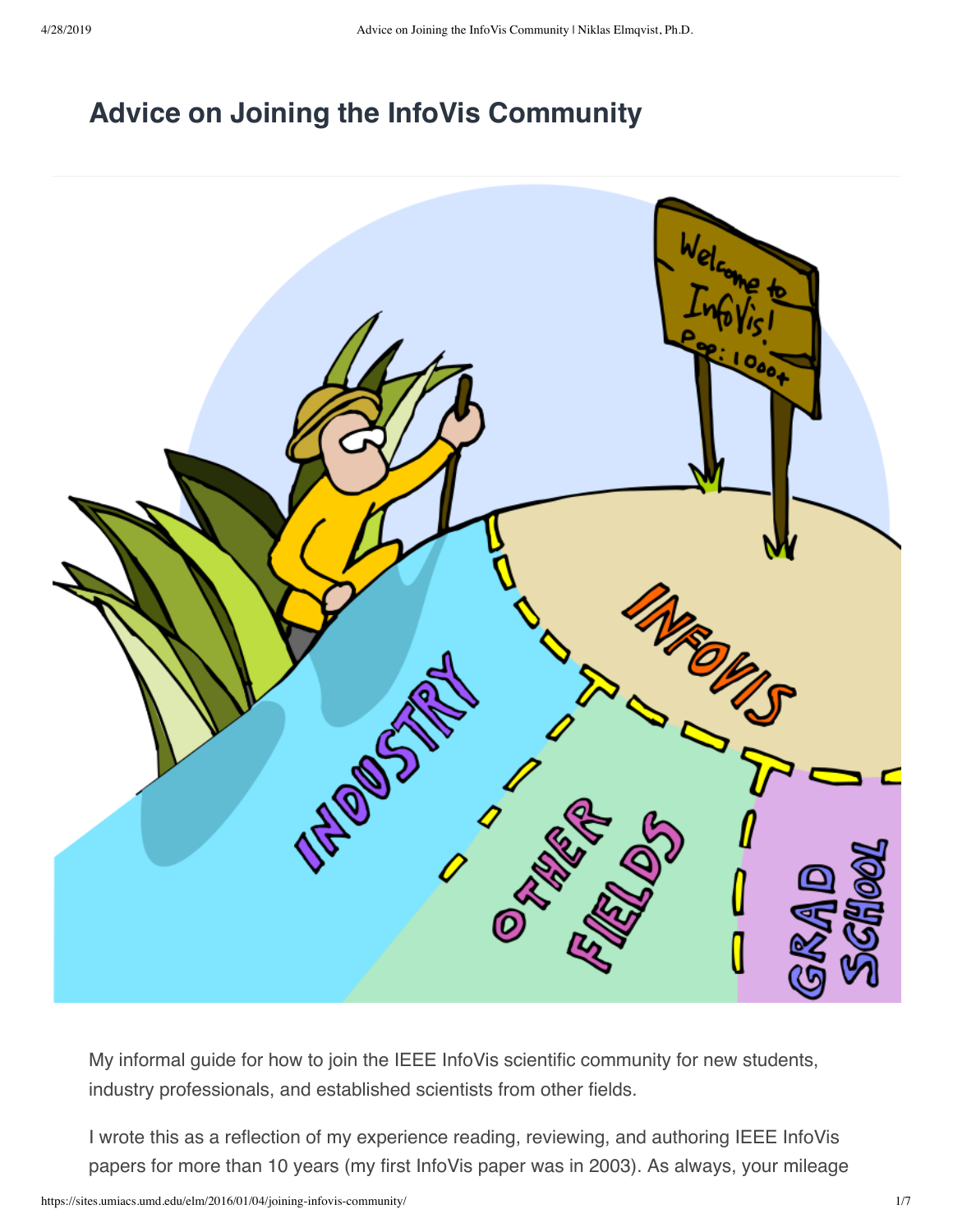may vary, this is my own highly personal opinion and not the official policy of IEEE VIS or any other body, and following these guidelines will still not guarantee that your paper will be accepted to the conference (of course!). Nevertheless, comments and feedback are welcome!

# **Advice on Joining the InfoVis Community**

### *by Niklas Elmqvist, University of Maryland, College Park*

Practically all scientific disciplines as well as business sectors have large amounts of data that can benefit from being presented visually. Thus it follows that data visualization can be applied to any such discipline or sector, making visualization a truly interdisciplinary research area. Accordingly, the information visualization (InfoVis) community is nominally very welcoming to new contributors, both from other disciplines as well as industry. However, InfoVis, just like every other scientific community, has its own customs and traditions, and being aware of and following these will make it easier for new authors to get their submissions accepted. In this guide, I provide advice for people looking to break into the field from industry, grad school, or other disciplines. I also list some specific guidelines for writing successful InfoVis papers.

# …for Established Scientists from Other Domains

Almost all scientific disciplines deal with a multitude of data in some form or another. For this reason, almost all scientific disciplines can benefit from data visualization. Accordingly, researchers from other disciplines regularly find their way to into the information visualization community, either as temporary visitors or as more regular contributors. This section deals with the unique challenges inherent in entering the InfoVis community from another field.

Some of the strengths that you as a representative of another domain bring to the table are the following:

- **Scientific rigor**: HCI and visualization research is often fairly applied, informal, and practical in nature, whereas many other scientific disciplines take a more rigorous and formal approach. Use this to your advantage by offering a well-described and rigorous method; many reviewers will recognize and appreciate this.
- **Real domain expertise**. Most InfoVis papers deal with data from a specific domain outside the InfoVis community. However, many InfoVis papers are written by researchers who are part of the core community, which means that they are often (at least) one step removed from the application area. You have the advantage of being an actual member of the application domain in question, which means that you have actual understanding of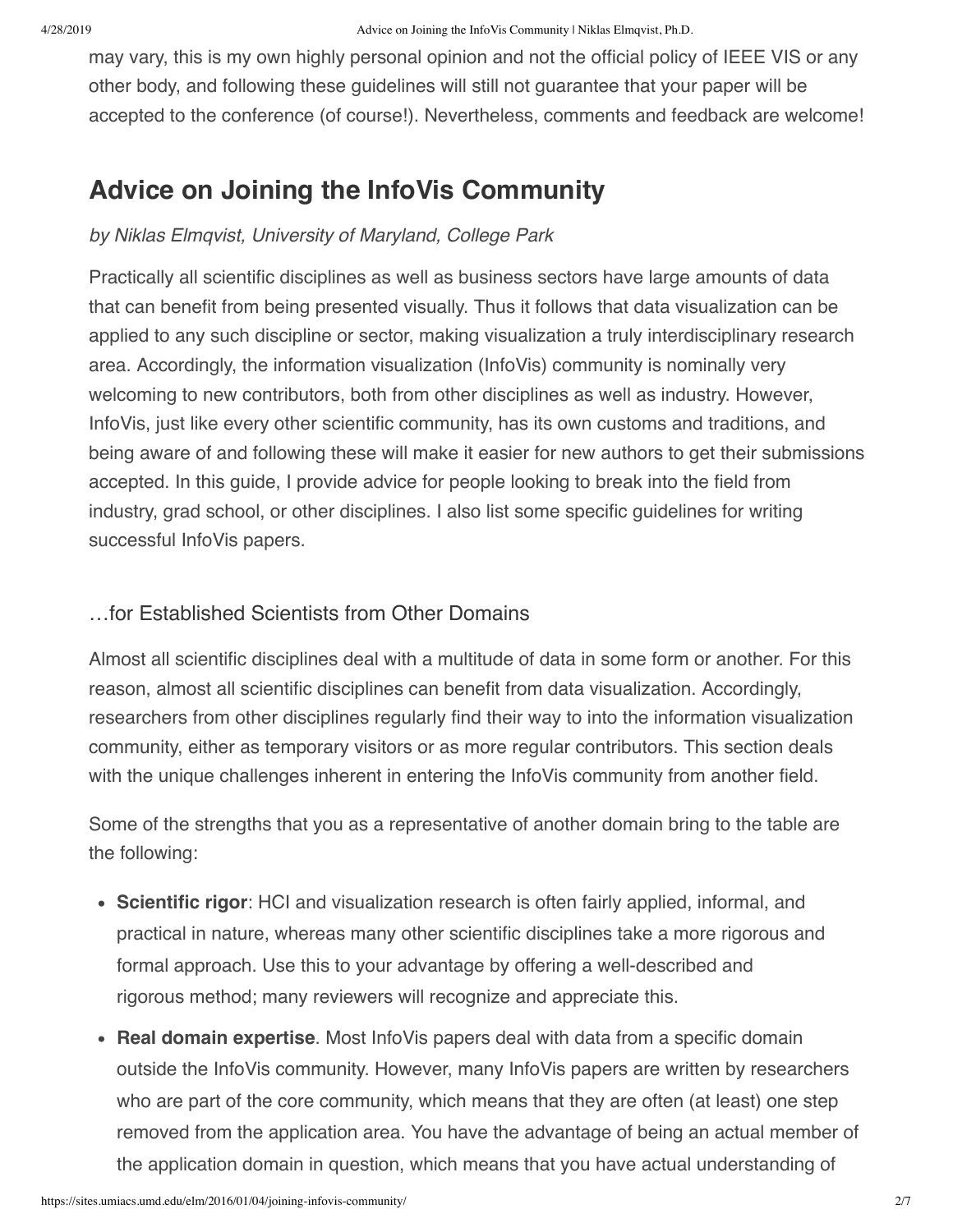the domain and its challenges. Make sure to demonstrate this in the paper by summarizing the problem domain concisely and succinctly in your paper.

Meanwhile, be aware of the following weaknesses:

**Informality**: As stated above, HCI and visualization papers are often more informal than in other domains. This manifests in several ways: (1) the tone is often more informal than in other domains, (2) many (although not all) InfoVis papers have a more engineering-centric flair, and (3) human subjects experiments often involve a smaller number of participants than in the social sciences or medicine (on the order of 10-20 rather than 100-200 or even thousands) with factorial designs, minimal individual differences (compared to effect sizes), and a large number of trials.

This only scratches the surface of the complexities of moving from an unrelated field to InfoVis. Here are some additional external resources on this topic (to be expanded as I find new ones):

• Tamara Munzner recently wrote a [blog post](https://tamaramunzner.wordpress.com/2016/01/16/on-conventions-between-fields-in-experimental-design-and-analysis/) on different experiment conventions across fields.

#### …for Industry and Business Representatives

As for any scientific discipline, the ultimate goal of the InfoVis community is for our results to matter and be applied in society as a whole. In computer science disciplines, this is most easily achieved through industry adoption and commercialization. For this reason, industry and business representatives are nominally welcome to contribute to the InfoVis community. However, because cultures in academia and industry are very different, it may seem to industry representatives that the InfoVis scientific community is not welcoming at all (in fact, sometimes even the opposite!). This is unfortunate. In this section, I give some pointers on how to counteract this phenomenon.

Some of the strengths that you as a representative of industry bring to the table are the following:

**Relevance:** Unlike some academic projects, commercial products only exist because they have a real value to its customers. Exploit this to your advantage by explaining the market relevance and demand for your product in the academic paper. Your company probably already conducted some form of market research on your users and their needs; these can often be reworked into personas, use-cases, and task analyses in a scientific paper.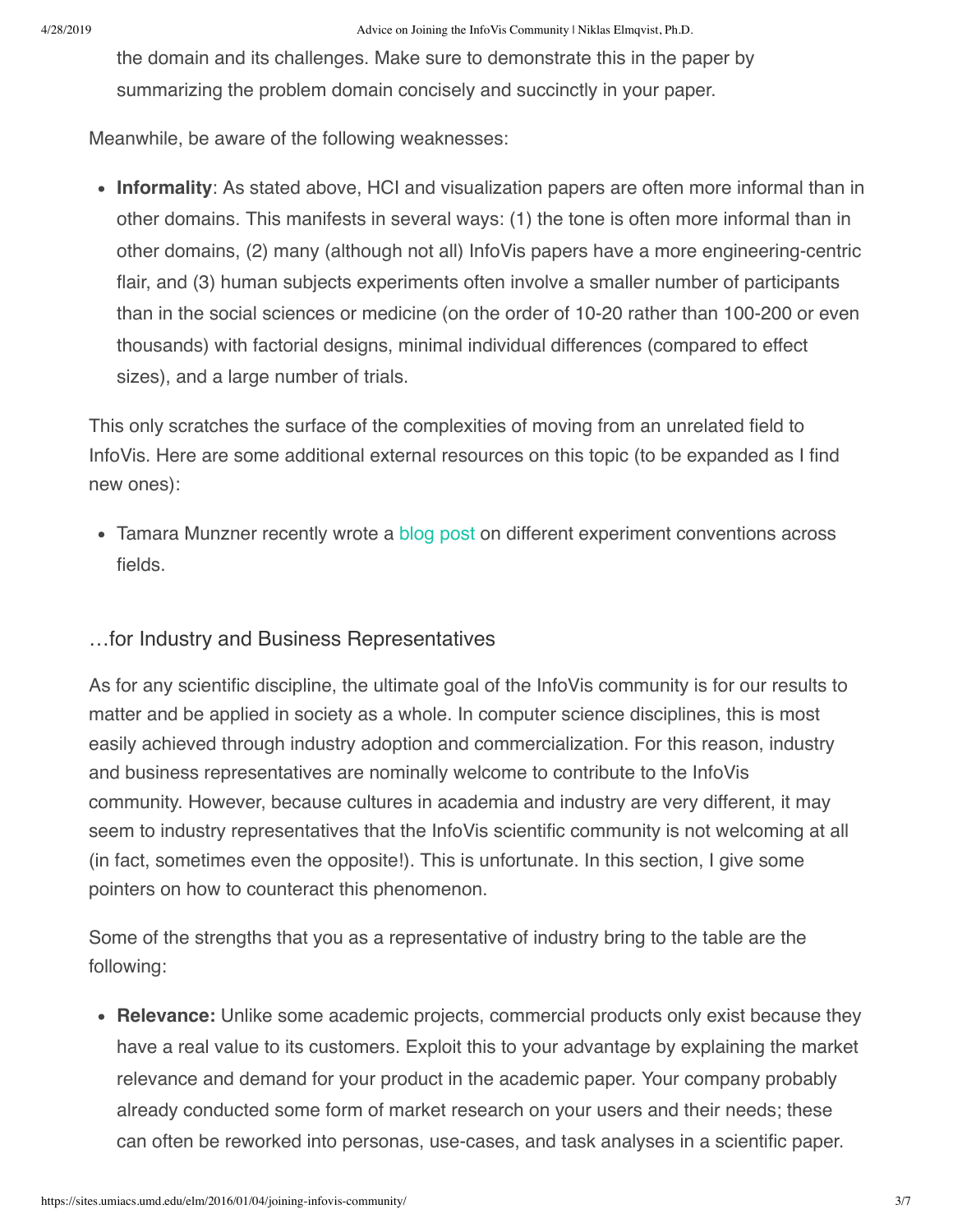- **Practicality:** Where academic projects may sometimes be needlessly complex, most industry products will use common-sense, pragmatic, and straightforward solutions that work. While creative and/or crazy solutions have a value, most reviewers respond better to industry's practical solutions.
- **Deployment:** Deployed and/or established products are already in the hands of your users. This can be used to validate your contribution, sometimes by sheer numbers alone ("500 people use our product for at least two hours each day"). A more invasive approach is to instrument your product with performance measurements and/or survey mechanisms, allowing you to collect specific data from use of the tool in the wild (this is often the most valuable and useful form of user data). You may also be able to use your company's usability testing group and usability testing lab (if you have those resources) to perform controlled user studies. Note, however, that scientific user studies are often significantly different from typical usability testing; be sure to consult the appropriate literature.
- **Resources:** Where an academic project often consists of a professor and one or two graduate students, companies typically have significantly greater resources for product development and testing. Use this resource disparity to your advantage by building polished, well-designed, and powerful research contributions that go well beyond what academic teams can achieve.

Meanwhile, be aware of the following weaknesses:

- **Market-speak**: Academic reviewers are allergic to strong claims without proper backing, often discarding such writing as "marketing". Avoid this practice by remembering that you are not writing promotional material intended to attract customers, but you are objectively describing your solution to a scientific audience consisting of your peers.
- **Science, not (just) engineering**: Most scientific contributions go beyond the low-level technical details that make up the actual solution, whereas the technical (engineering) details are often highly important and interesting in industry white papers. Resist the temptation to pad your scientific paper with technical details that do not contribute to the scientific contribution of your work, only its engineering aspects (these are important too, but include just enough to ensure replicability).
- **Insufficient novelty:** A direct consequence of using straightforward design solutions is that your scientific contribution may appear insufficient to an academic reviewer. Where you routinely try to eliminate complexity in favor of designs that work, academics sometimes pursue complexity as a goal in and of itself. Avoid this by carefully motivating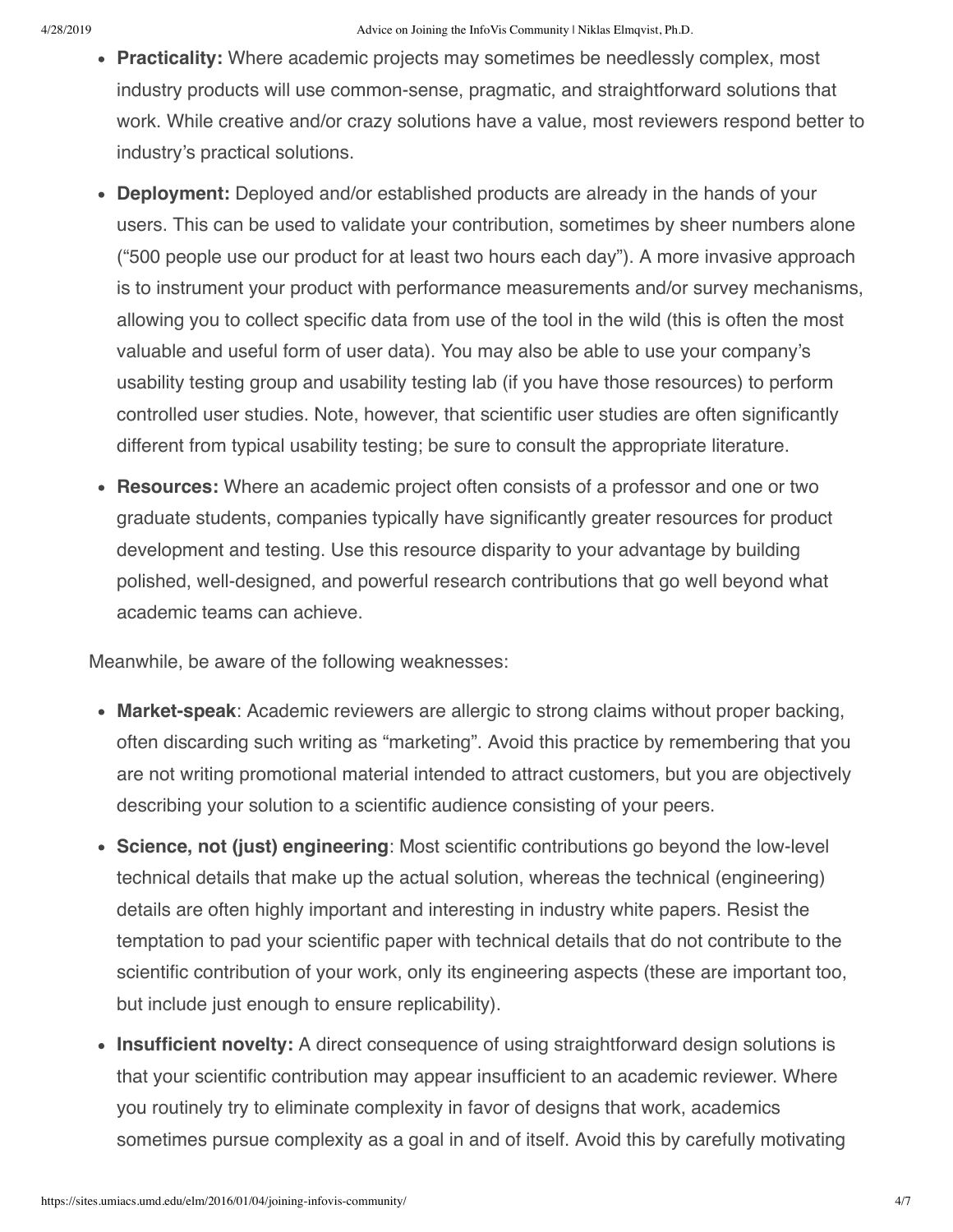your designs (perhaps by quoting formative evaluation that guided it) and highlighting the novel scientific contributions that do go beyond the state of the art.

Additional resources for practitioners (to be expanded):

- [Visual Business Intelligence](http://www.perceptualedge.com/blog/) Stephen Few's blog on data visualization
- [Data Stories](http://datastori.es/) a podcast on data visualization with Enrico Bertini and Moritz Stefaner

#### …for New Students

It can be difficult to break into the InfoVis research area as a new student if you lack an advisor with experience in the research area (as it turns out, this is what I had to do as a Ph.D. student). While not strictly related to paper-writing, the below pieces of advice can be useful for new students attempting to break into the visualization field:

- **Read, read, read**: The best way to learn about the visualization community is to read accepted papers that have appeared in well-regarded scientific conferences and journals [in the visualization field. Pay special attention to best papers, as these a](https://sites.umiacs.umd.edu/elm/2016/01/21/infovis-venues/)re presumably good representatives of high-quality research in the field.
- **Steal presentation methods**: Once you have read enough visualization papers, you will begin to have a good idea of what they should contain to be acceptable. When you write your own paper, mimic the presentation styles (**not** the content, that is plagiarism!) that these papers use for your own work. For example, if you think that a specific paper had a particular clear and crisp way to present results from a user study, do not hesitate to "steal" that approach (for your own data, project, and words, of course; **never** reusing writing verbatim).
- **Doctoral colloquium**: If your own advisor is not an expert in visualization, you should connect with someone who is. The IEEE VIS doctoral colloquium is co-located with the VIS conferences and annually assembles an expert panel of visualization researchers to give feedback to current Ph.D. students. The submission deadline is usually around the end of the Spring or early Summer. As a past VIS doctoral colloquium organizer, I can personally attest to how useful this is for our student participants.
- **Research visits**: The most involved approach to break into a new research area such as InfoVis—barring switching university and advisor—is to visit a faculty member at another university as part of your Ph.D. studies. This was the path I chose myself—I spent Spring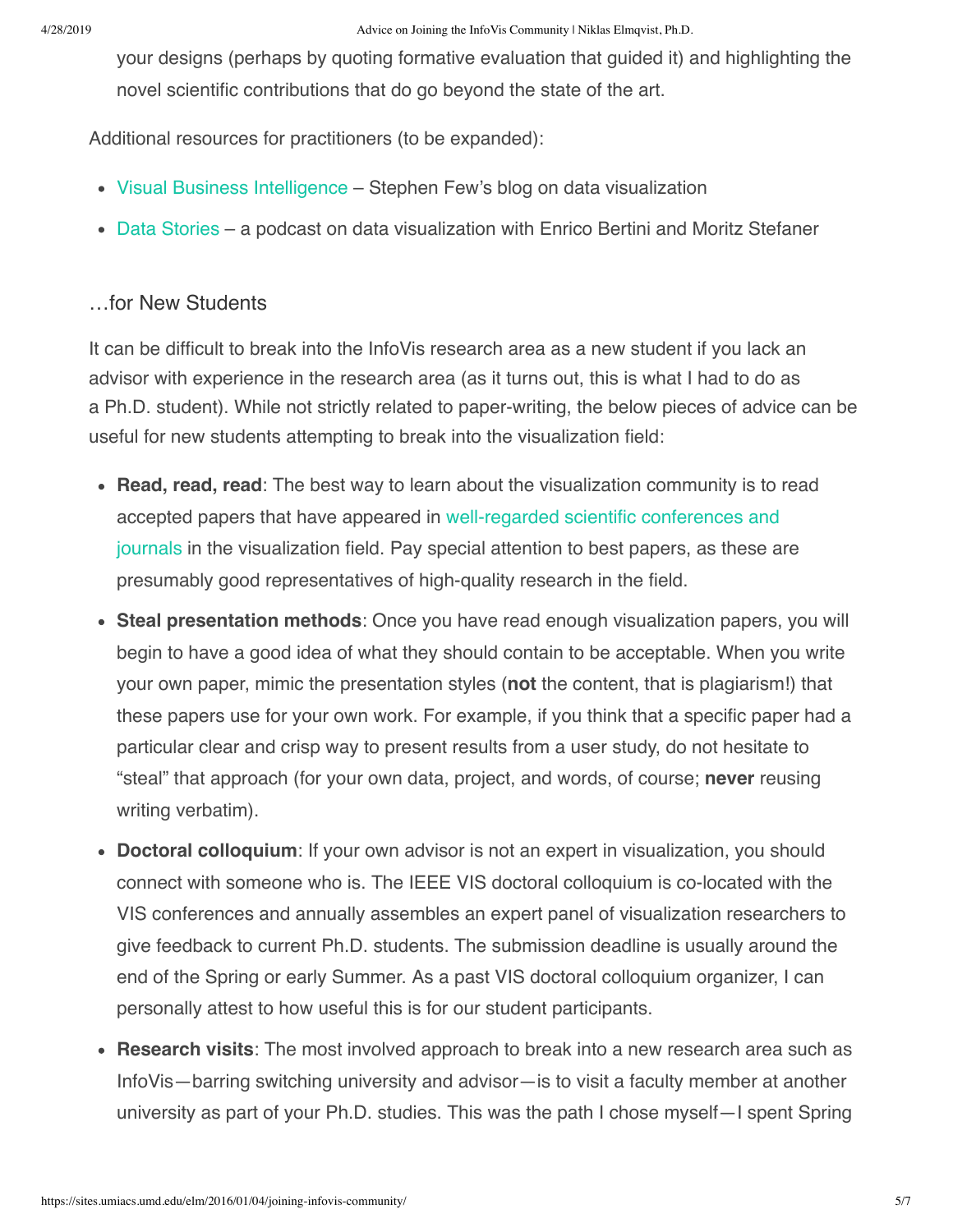2006 in John Stasko's research group at Georgia Tech—and it was very helpful (even if it can be disruptive to your studies).

Some resources for new students (to be expanded):

• [IVMOOC](http://ivmooc.cns.iu.edu/) – Katy Borner's (Indiana University) MOOC on information visualization

# Important InfoVis Paper Components

While there is no single format for a successful InfoVis paper, there exist several common properties that many published papers have. Many of the guidelines below are synthesized [from Tamara Munzner's paper "Process and Pitfalls in Writing Information Visualization](https://www.cs.ubc.ca/labs/imager/tr/2008/pitfalls/pitfalls.pdf) Research Papers" (*Information Visualization* 2008). Also note that none of these guidelines are prescriptive; no research paper is required to follow *all* of the guidelines (even if most papers follow at least *some*), and the very best contributions often make their own rules. Furthermore, even if you follow **all** of these guidelines, there is no guarantee that your paper will be accepted; InfoVis papers are ultimately accepted on their scientific merits and novelty of their contribution, whereas many of the below factors deal with presentation and scientific rigor.

- **Motivation**: Science is the pursuit of new knowledge, but the InfoVis conference specifically solicits new knowledge in the area of information visualization. Include a specific motivation in your paper as to why your work is relevant to InfoVis research. This is particularly important for basic research, such as in perceptual and cognitive psychology.
- **Design aspects**: Since information visualization by its definition creates visual encodings where no natural such encoding exists, InfoVis research is partially a design discipline. This means that authors are encouraged to describe and motivate their design process, design rationale, and any specific design decisions they made.
- **Human aspects**: Similarly, visualization is poised at the intersection of the human and the computer, so successful papers commonly include (and are guided by) in-depth discussions of the user, including personas, goals, and tasks.
- **Data aspects**: The data is often central to an InfoVis paper. Be sure to explicitly describe your data model, characteristics, and scale. Synthetic or small, so-called "toy", datasets are rarely useful except for demonstration purposes. Use datasets of the same size and complexity as competing approaches; in fact, many InfoVis contributions solely challenge competing approaches by increasing scale or complexity.